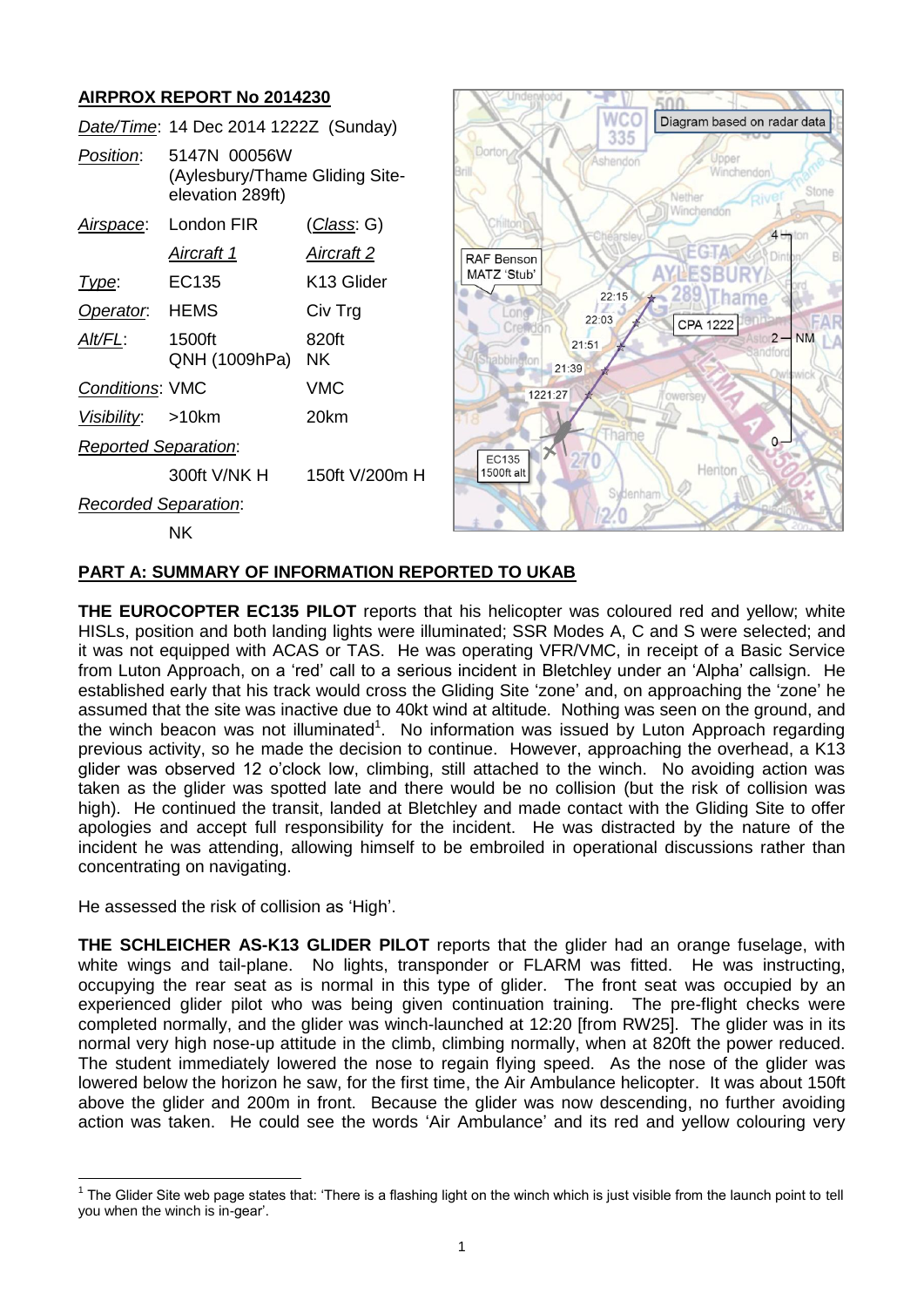clearly as it passed. Had the launch continued, he believed that there was a very real risk of the glider or steel winch-cable making contact with the helicopter.

He assessed the risk of collision as 'High'.

**THE GLIDER CLUB DEPUTY CHIEF FLYING INSTRUCTOR** reports that he was operating the winch that was launching the glider. Due to the positioning of the winch, he was facing to the east. When the glider was at approximately 800ft the Emergency call 'STOP STOP STOP' was transmitted over the radio communication system. He immediately cut the power to stop the launch. At the same time as the call to stop the launch was made, he saw the helicopter for the first time. It came from over the top of the winch, on an approximate heading of 055°, at approximately 1000ft. The glider and helicopter were very close. At no time did he observe the helicopter pilot take any avoiding action. He then spoke to the launch controller, who was operating the radio from the launch point near where the glider had started its take-off roll. He stated that before giving the launch signal he checked the sky all around the airfield, both visually and audibly, there were no aircraft to be seen or heard. He therefore gave clearance to launch, and started the launch sequence. As the glider left the ground, a helicopter-like sound became apparent. Initially it was not visible to him as the noise was coming from the direction of the sun. When the helicopter was seen, it was low and approaching straight at the airfield and the launching glider. The 'STOP' command was immediately given and the helicopter passed over the airfield at a low altitude. Considering the direction the helicopter was approaching from and its speed, when he gave the 'OK' to launch, the helicopter would have been approximately 3nm from him and impossible to see at its low altitude and into sun. He thought also that, had the launch not been stopped, there was a very real risk of collision between the helicopter and the glider or the steel launching-cable. He reported the incident to the Group Supervisor at Swanwick ATC unit. 30min after the incident, the pilot of the helicopter telephoned him to apologise for the 'infringement'.

**THE LUTON APPROACH RADAR CONTROLLER** reports that she worked the Helimed helicopter provided a Basic Service and, as far as she was concerned, the flight was uneventful. About 30min later, she spoke to the Airports Supervisor, who advised he had received a telephone call from Aylesbury/Thame Gliding Centre. One of their gliders had had to take evasive action against a helicopter which was flying in their area of activity. She suggested it could be the Helimed as it was known to be in that area at the time.

### **Factual Background**

The Luton and Benson weather was recorded as follows:

METAR EGGW 141220Z 21013KT 160V240 CAVOK 07/04 Q1010= METAR EGUB 141250Z 20013KT 9999 FEW015 SCT040 BKN070 09/05 Q1010 BLU NOSIG

### **Analysis and Investigation**

### **CAA ATSI**

The Radar replay did not indicate any traffic in the vicinity of the Gliding Site, and the Airprox was therefore not visible on the radar recording.

The helicopter pilot was on a 'red call' to a serious incident in Bletchley. He called Luton Radar and a Basic Service was agreed. The helicoptor pilot flew over Aylesbury/Thame Gliding Site within 1min of making contact with Luton Radar and being identified. The UK AIP details that Aylesbury/Thame Glider Site can be active at weekends and Public Holidays throughout daylight hours with an upper vertical limit of 2000ft<sup>2</sup>.

l  $2$  UK AIP ENR 5.5-7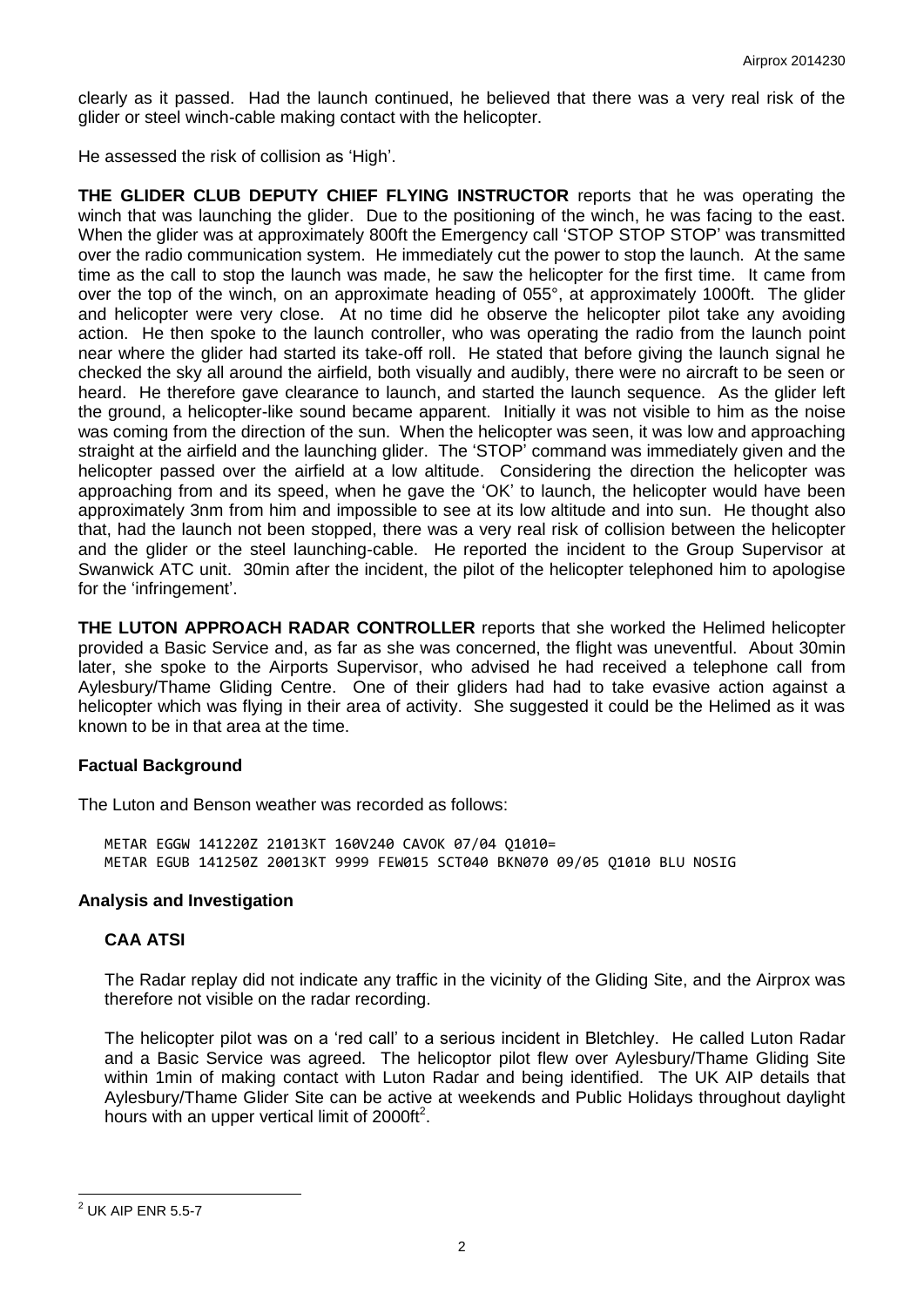### **UKAB Secretariat**

Both pilots shared an equal responsibility to avoid collision and not to fly into such proximity as to create a danger of collision<sup>3</sup>. An aircraft operated on or in the vicinity of an aerodrome shall: (a) observe other aerodrome traffic for the purpose of avoiding collision; (b) conform with or avoid the pattern of traffic formed by other aircraft in operation<sup>4</sup>.

CAP 774 (UK Flight Information Services), Chapter 2 (Basic Service) states:

'Pilots should not expect any form of traffic information from a controller, as there is no such obligation placed on the controller under a Basic Service, and the pilot remains responsible for collision avoidance at all times.'

CAP 493 (Manual of Air Traffic Services Part 1), Section 1 (Air Traffic Services), Chapter 4 (Control of Traffic), page 9 (Flight Priority Categories) states:

'4.45 Controllers shall give priority to aircraft according to flight priority category …, where category A is the highest priority and Z is the lowest priority.

4.47 It should be noted that these categories are designed for use as a method of tactical handling by ATC and not as flow control priorities.'

UKAB published guidance for avoiding Gliding Sites is as follows:

'Gliders can be launched in very high wind speeds so it is unwise to assume the site is not launching just because other GA airfields in the area have ceased operations'.

Flight designation 'category A' does not afford prioritisation of routeing or right of way in Class G.

#### **Summary**

The Airprox occurred in Class G airspace overhead the Aylesbury/Thame Gliding Site. The EC135 pilot, under VFR in VMC, was operating a HEMS Category 'A' flight. He realised that his track would take him over the Gliding Site but did not believe that the site was active. However, approaching the overhead he saw a glider being winch-launched. He did not have time to take avoiding action but assessed there was not likely to be a collision although the risk was high. After the glider had been winch-launched the launch controller sighted the opposite direction EC135. An emergency stop signal was broadcast and the winch operator reduced power to stop the ascent. The glider pilot saw the EC135 as the nose of the glider was lowered below the horizon. He reported that it was about 150ft above the glider and 200m in front. The EC135 pilot reported the vertical distance as 300ft.

### **PART B: SUMMARY OF THE BOARD'S DISCUSSIONS**

Information available included reports from both pilots and the Gliding Club concerned.

The Board first discussed the actions taken during the launch of the glider. The Board noted that when the launch signal had been given it was apparent that the ground crew would not have been able to see or hear the approaching helicopter (which was routeing to pass over the airfield at lowlevel). As soon as the helicopter had been seen, the launch controller had made an emergency stop call and the winch operator had immediately cut the power to stop the launch. The Board unanimously praised the alertness and prompt actions of the ground crew; it was agreed that it had been their timely actions that had prevented the possibility of a collision, especially given that the glider pilot had had no chance of seeing the helicopter until the nose of the glider had been lowered below the horizon. The Board commended the team's actions to other gliding clubs as an example of the constant vigilance and readiness to react that was required during winch-launching operations.

 3 SERA.3205 Proximity.

<sup>&</sup>lt;sup>4</sup> SERA.3225 Operation on and in the Vicinity of an Aerodrome.